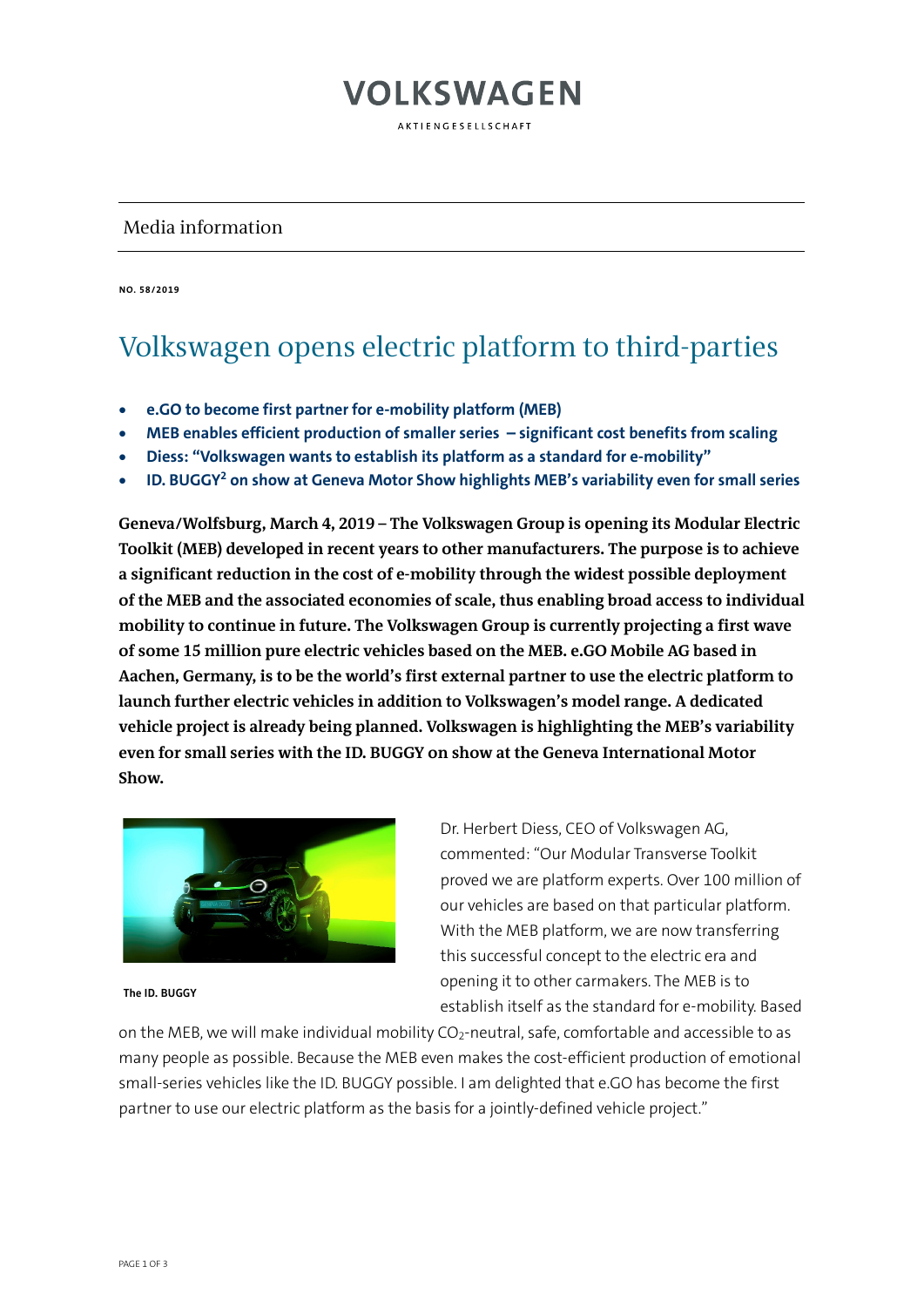# **VOLKSWAGEN**

**AKTIENGESELLSCHAFT** 

Prof. Dr. Günther Schuh, CEO of e.GO Mobile AG, added: "We are extremely pleased the Volkswagen Group offered us this cooperation. We can contribute e.GO's agile product development and our strength in building small-series vehicles based on extruded aluminum spaceframes. And the MEB platform will make us faster, more robust and cost-efficient." For Volkswagen, 2019 is a key year in its electric offensive, with the company stepping up the pace even further in the coming years. In Geneva, the Volkswagen Group will be showcasing numerous electric vehicles and studies, such as the Audi e-tron  $GT^1$ , ŠKODA Vision iV<sup>2)</sup>, SEAT Urban Car<sup>3)</sup> or the ID. BUGGY<sup>4)</sup>, that will be making their debut with customers in the next few years.

Volkswagen is investing almost €44 billion in electrification, digitalization, mobility services and autonomous driving through 2023, of which €30 billion is earmarked for e-mobility alone. Electric vehicles are expected to account for approximately one quarter of the model portfolio by 2025.

e.GO Mobile AG is a pioneer in e-mobility and was founded by Prof. Dr. Günther Schuh in 2015. Cutting-edge projects have been developed at the RWTH Aachen Campus. Agile teams at e.GO work on a variety of cost-effective and customer-focused electric vehicles for short-haul traffic.

Dates for the brand press conferences in Geneva on Tuesday, March 5<sup>th</sup>

| $08:00 - 08:15$ a.m. | Audi        |
|----------------------|-------------|
| $08:20 - 08:35$ a.m. | Bentley     |
| $08:40 - 08:55$ a.m. | Lamborghini |
| $09:00 - 09:15$ a.m. | Bugatti     |
| $09:20 - 09:35$ a.m. | Porsche     |
| $09:40 - 09:55$ a.m. | ŠKODA       |
| $10:00 - 10:15$ a.m. | Volkswagen  |
| $10:20 - 10:35$ a.m. | SFAT        |

This text, images and a further document are available from: [www.volkswagen-newsroom.com.](http://www.volkswagen-newsroom.com/) Video-footage of the Group Night is available when the event ends from: [https://volkswagen.gomexlive.com/vw\\_live\\_ag/](https://volkswagen.gomexlive.com/vw_live_ag/)

<sup>1</sup> Combined electric power consumption in kWh/100 km (62.1 mi)\*: 26.2 - 22.6 (WLTP); 24.6 - 23.7 (NEFZ) CO<sub>2</sub> emissions combined in g/km (g/mi): 0 \* Figures depending on the chosen equipment level 2, 3, 4 Concept car